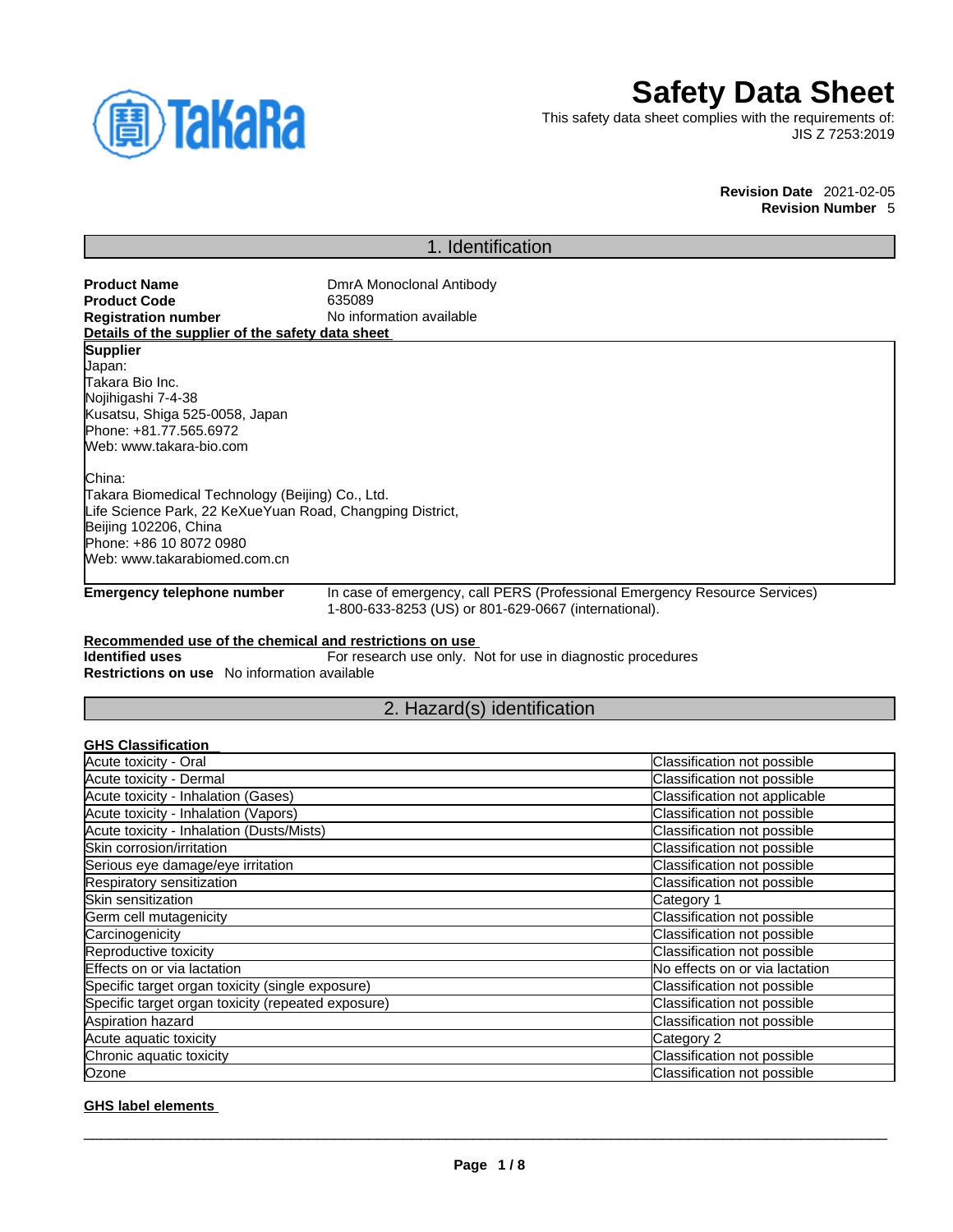

#### **Signal word Warning**

### **Hazard Statements**

May cause an allergic skin reaction Toxic to aquatic life

## **Prevention**

- Avoid breathing dust/fume/gas/mist/vapors/spray
- Contaminated work clothing should not be allowed out of the workplace
- Wear protective gloves
- Avoid release to the environment

#### **Response**

- Specific treatment (see .? on this label)
- IF ON SKIN: Wash with plenty of water and soap
- If skin irritation or rash occurs: Get medical advice/attention
- Take off contaminated clothing and wash it before reuse
- **Storage**
- Not applicable
- **Disposal**
- Dispose of contents/container to an approved waste disposal plant

#### **Other hazards**

No information available.

3. Composition/information on ingredients

**Pure substance/mixture** Mixture

**Pollutant Release and Transfer Registry (PRTR)** Not applicable

**Industrial Safety and Health Law**  ISHL Notifiable Substances Not applicable

Harmful Substances Whose Names Are to be Indicated on the Label Not applicable

# **Poisonous and Deleterious Substances Control Law**

Not applicable

# 4. First-aid measures

**In case of inhalation** Remove to fresh air.

**In case of skin contact** Wash skin with soap and water.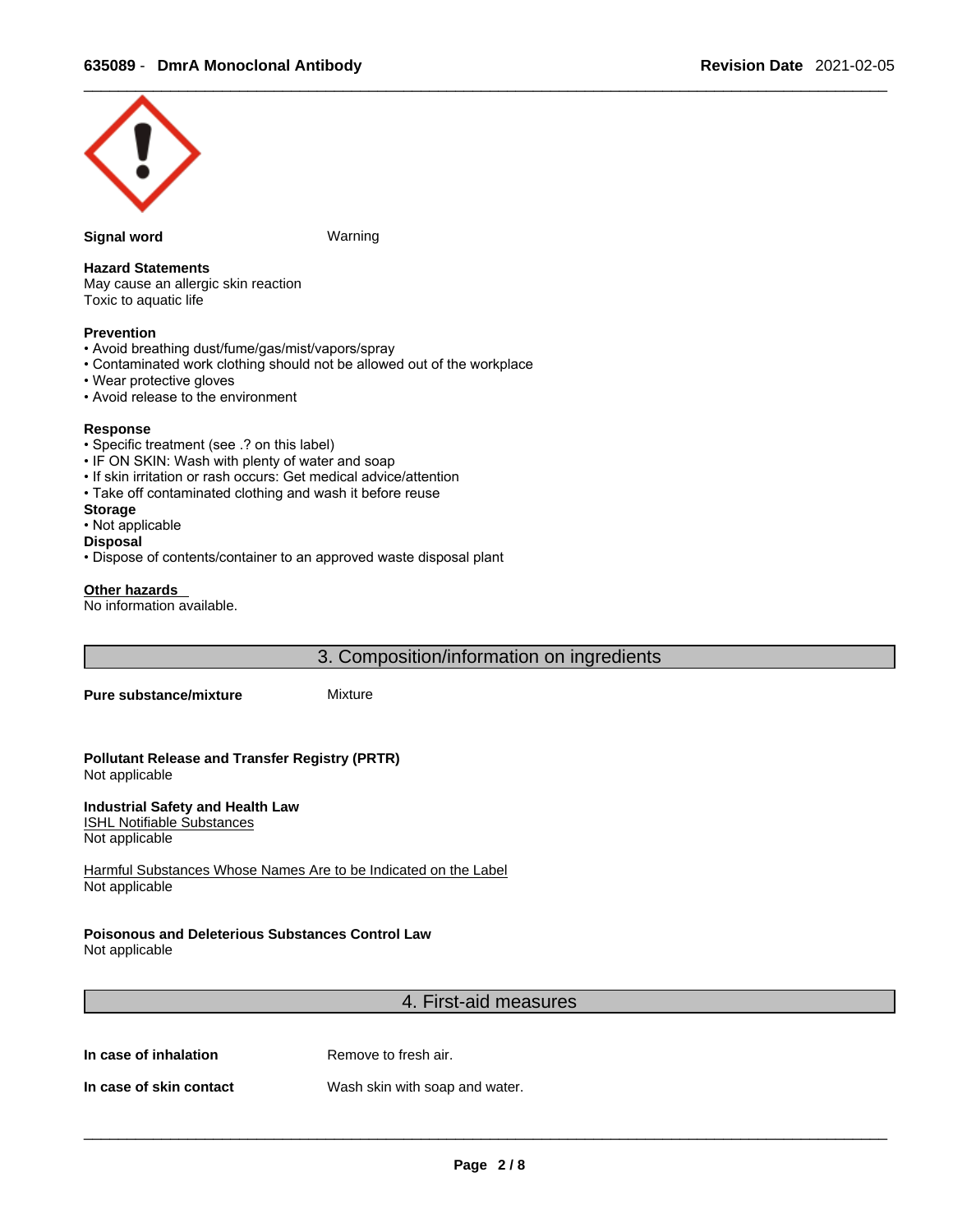# \_\_\_\_\_\_\_\_\_\_\_\_\_\_\_\_\_\_\_\_\_\_\_\_\_\_\_\_\_\_\_\_\_\_\_\_\_\_\_\_\_\_\_\_\_\_\_\_\_\_\_\_\_\_\_\_\_\_\_\_\_\_\_\_\_\_\_\_\_\_\_\_\_\_\_\_\_\_\_\_\_\_\_\_\_\_\_\_\_\_\_\_\_ **635089** - **DmrA Monoclonal Antibody Revision Date** 2021-02-05

| In case of eye contact                                                             | Rinse thoroughly with plenty of water for at least 15 minutes, lifting lower and upper eyelids.<br>Consult a physician.               |  |
|------------------------------------------------------------------------------------|---------------------------------------------------------------------------------------------------------------------------------------|--|
| In case of ingestion                                                               | Clean mouth with water and drink afterwards plenty of water.                                                                          |  |
| No information available.<br>Most important symptoms/effects,<br>acute and delayed |                                                                                                                                       |  |
| Note to physicians                                                                 | Treat symptomatically.                                                                                                                |  |
|                                                                                    | 5. Fire-fighting measures                                                                                                             |  |
| <b>Suitable Extinguishing Media</b>                                                | Use extinguishing measures that are appropriate to local circumstances and the<br>surrounding environment.                            |  |
| Unsuitable extinguishing media                                                     | Do not scatter spilled material with high pressure water streams.                                                                     |  |
| Specific hazards arising from the<br>chemical                                      | No information available.                                                                                                             |  |
| <b>Special Extinguishing Media</b><br><b>Large Fire</b>                            | Cool drums with water spray.<br>CAUTION: Use of water spray when fighting fire may be inefficient.                                    |  |
| Special protective equipment and<br>precautions for fire-fighters                  | Firefighters should wear self-contained breathing apparatus and full firefighting turnout<br>gear. Use personal protection equipment. |  |
|                                                                                    | 6. Accidental release measures                                                                                                        |  |
| Personal precautions, protective<br>equipment and emergency<br>procedures          | Ensure adequate ventilation.                                                                                                          |  |
| For emergency responders                                                           | Use personal protection recommended in Section 8.                                                                                     |  |
| <b>Environmental precautions</b>                                                   | See Section 12 for additional Ecological Information.                                                                                 |  |
|                                                                                    |                                                                                                                                       |  |
|                                                                                    | Prevent further leakage or spillage if safe to do so.                                                                                 |  |
| <b>Methods for containment</b><br>Methods for cleaning up                          | Pick up and transfer to properly labeled containers.                                                                                  |  |

| <b>Handling</b><br>Advice on safe handling<br><b>Storage</b> | Handle in accordance with good industrial hygiene and safety practice.   |  |
|--------------------------------------------------------------|--------------------------------------------------------------------------|--|
| <b>Storage Conditions</b>                                    | Keep containers tightly closed in a dry, cool and well-ventilated place. |  |

# 8. Exposure controls/personal protection

7. Handling and storage

| <b>Engineering controls</b> | Showers<br>Eyewash stations                                                           |
|-----------------------------|---------------------------------------------------------------------------------------|
|                             | Ventilation systems.                                                                  |
| <b>Exposure quidelines</b>  | This product, as supplied, does not contain any hazardous materials with occupational |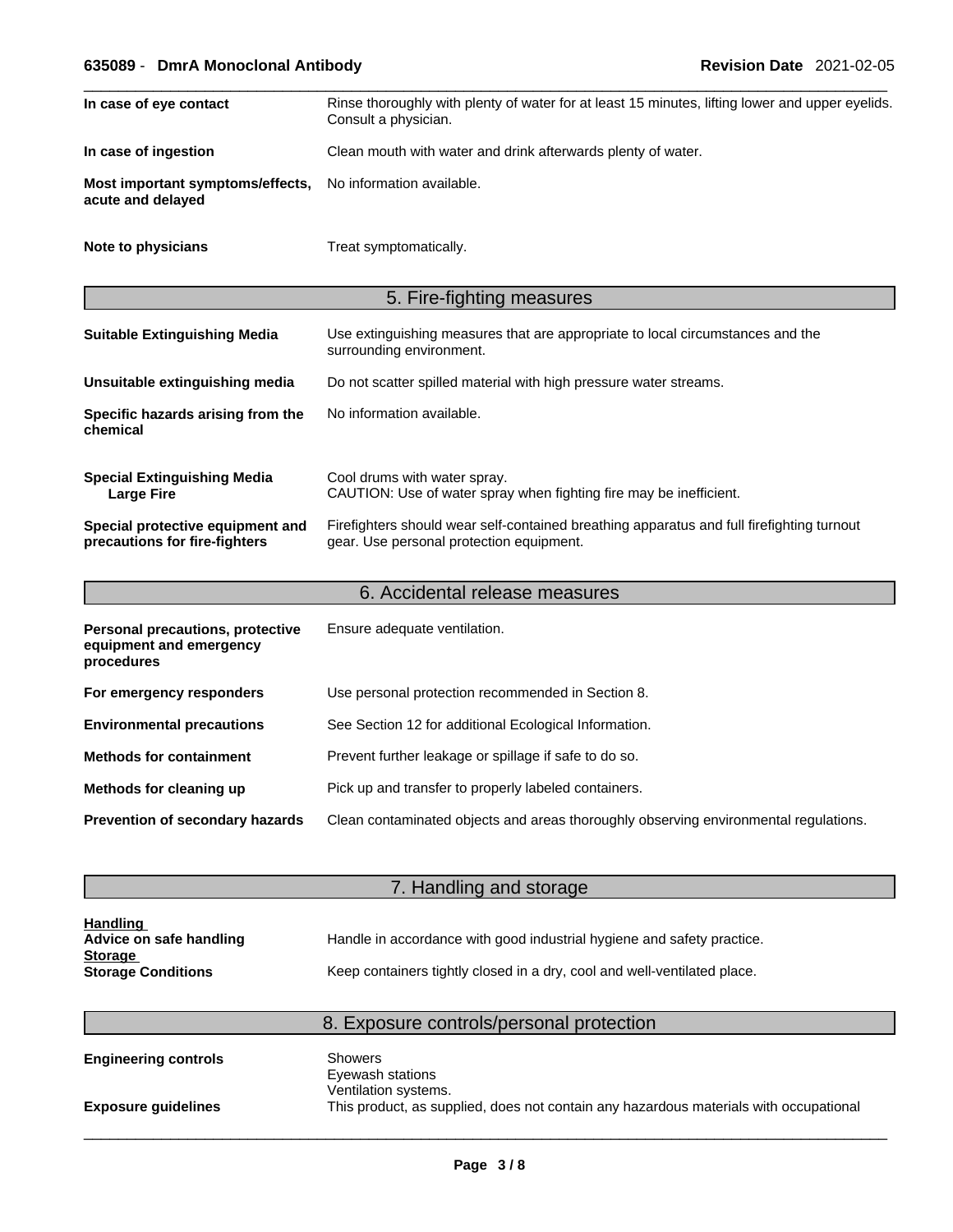|                                                                                | exposure limits established by the region specific regulatory bodies.                                                                                                       |
|--------------------------------------------------------------------------------|-----------------------------------------------------------------------------------------------------------------------------------------------------------------------------|
| <b>Biological occupational exposure</b><br><b>limits</b>                       | This product, as supplied, does not contain any hazardous materials with biological limits<br>established by the region specific regulatory bodies                          |
| <b>Environmental exposure controls</b><br><b>Personal Protective Equipment</b> | No information available.                                                                                                                                                   |
| <b>Respiratory protection</b>                                                  | No protective equipment is needed under normal use conditions. If exposure limits are<br>exceeded or irritation is experienced, ventilation and evacuation may be required. |
| <b>Eye/face protection</b>                                                     | No special protective equipment required.                                                                                                                                   |
| Skin and body protection                                                       | No special protective equipment required.                                                                                                                                   |

# 9. Physical and chemical properties

## **Information on basic physical and chemical properties**

| Appearance<br><b>Physical state</b>                                                                           | Clear, colorless<br>Liquid |                          |
|---------------------------------------------------------------------------------------------------------------|----------------------------|--------------------------|
| Color                                                                                                         | Clear                      |                          |
| Odor                                                                                                          | Odorless                   |                          |
| <b>Odor Threshold</b>                                                                                         | No information available   |                          |
| <b>Property</b>                                                                                               | <b>Values</b>              | Remarks • Method         |
| Melting point / freezing point                                                                                |                            | No information available |
| Boiling point/boiling range (°C)                                                                              |                            | No information available |
| Flammability (solid, gas)                                                                                     |                            | No information available |
| Upper/lower flammability or explosive limits<br><b>Upper flammability limit:</b><br>Lower flammability limit: |                            |                          |
| <b>Flash point</b>                                                                                            |                            | ASTM D 56                |
| <b>Evaporation Rate</b>                                                                                       |                            | No information available |
| <b>Autoignition temperature</b>                                                                               | 392.8 °C / 739 °F          | No information available |
| <b>Decomposition temperature</b>                                                                              |                            | No information available |
| рH                                                                                                            |                            | No information available |
| <b>Viscosity</b>                                                                                              |                            |                          |
| <b>Kinematic viscosity</b>                                                                                    |                            | No information available |
| <b>Dynamic Viscosity</b>                                                                                      |                            | No information available |
| <b>Water solubility</b>                                                                                       |                            | No information available |
| Solubility in other solvents                                                                                  |                            | No information available |
| <b>Partition Coefficient</b>                                                                                  |                            | No information available |
| (n-octanol/water)                                                                                             |                            |                          |
| Vapor pressure                                                                                                |                            | No information available |
| <b>Vapor density</b>                                                                                          |                            | No information available |
| <b>Relative density</b>                                                                                       |                            | No information available |
| <b>Particle characteristics</b>                                                                               |                            |                          |
| <b>Particle Size</b>                                                                                          |                            | Not applicable           |
| <b>Particle Size Distribution</b>                                                                             |                            | Not applicable           |

# **Other information**

**Oxidizing properties** 

**Explosive properties**<br> **Oxidizing properties**<br>
No information available

# 10. Stability and reactivity

**Reactivity Reactivity Reactivity Reactivity Chemical stability Reactivity Reactivity Reactivity Reactivity Reactivity Reactivity Reactivity Reactivity Reactivity Reactivity Reactivity React Possibility of hazardous reactions**<br>Incompatible materials **Explosion Data**

Stable under normal conditions.<br>None under normal processing. None known based on information supplied. **Hazardous Decomposition Products** None known based on information supplied.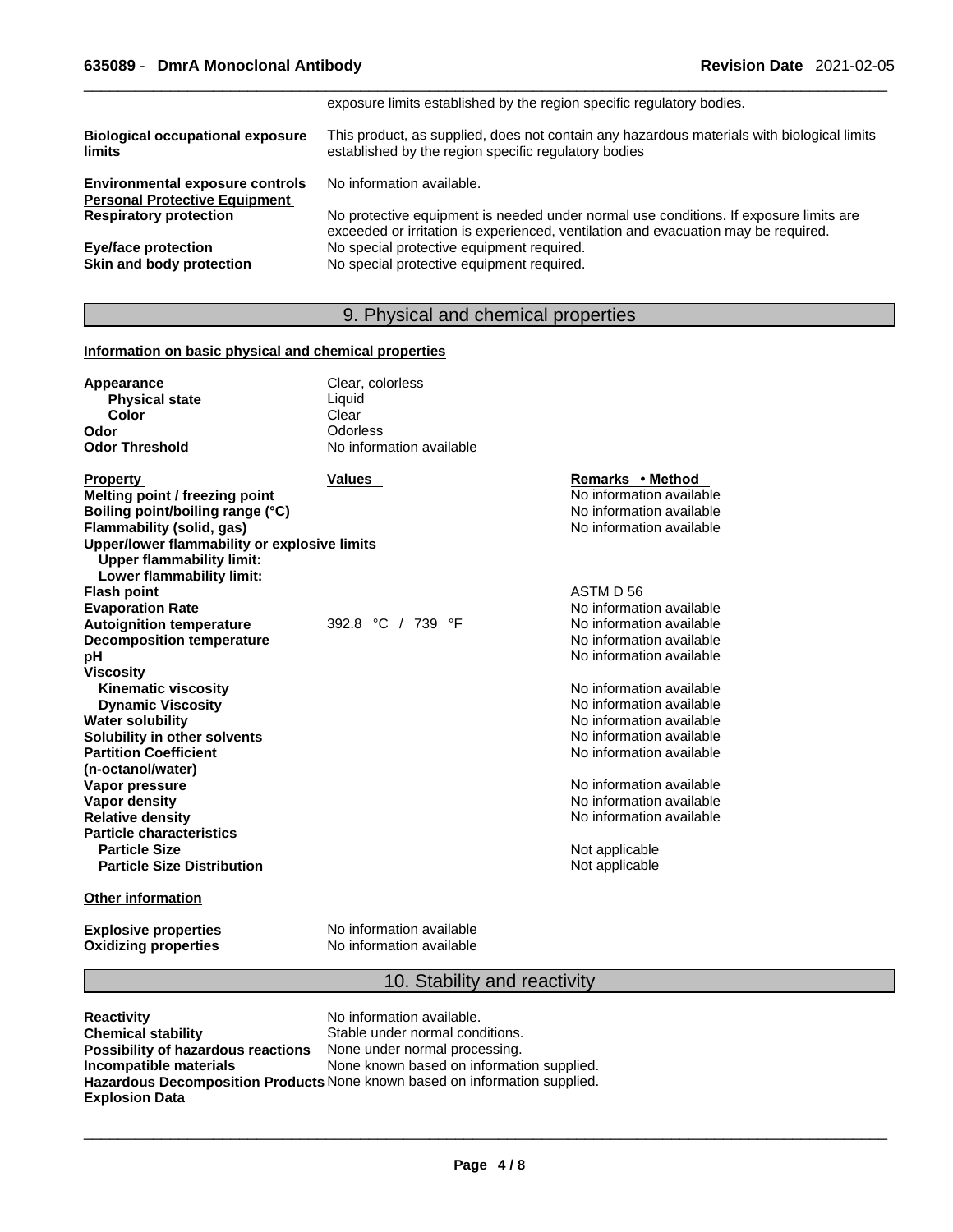#### **Sensitivity to static discharge** None. **Sensitivity to mechanical impact** None.

# 11. Toxicological information

**Acute toxicity** 

**Numerical measures of toxicity - Product Information**

#### **The following values are calculated based on chapter 3.1 of the GHS document**

| ATEmix (oral)                        | 63,000.00 mg/kg |
|--------------------------------------|-----------------|
| ATEmix (dermal)                      | 50,050.00 mg/kg |
| <b>ATEmix (inhalation-dust/mist)</b> | 13.764 mg/l     |

0.8092 % of the mixture consists of ingredient(s) of unknown acute oral toxicity 0.8092 % of the mixture consists of ingredient(s) of unknown acute dermal toxicity 20.8092 % of the mixture consists of ingredient(s) ofunknown acute inhalation toxicity (gas) 20.8092 % of the mixture consists of ingredient(s) of unknown acute inhalation toxicity (vapor) 0.8092 % of the mixture consists of ingredient(s) of unknown acute inhalation toxicity (dust/mist)

**Symptoms** No information available.

#### **Product Information**

| Ingestion                        | Specific test data for the substance or mixture is not available.                              |
|----------------------------------|------------------------------------------------------------------------------------------------|
| <b>Inhalation</b>                | Specific test data for the substance or mixture is not available.                              |
| <b>Skin contact</b>              | Specific test data for the substance or mixture is not available.                              |
| Eye contact                      | Specific test data for the substance or mixture is not available.                              |
| <b>Skin corrosion/irritation</b> | Based on available data, the classification criteria are not met. Classification not possible. |
|                                  |                                                                                                |

**Serious eye damage/eye irritation** Based on available data, the classification criteria are not met. Classification not possible.

| <b>Germ cell mutagenicity</b>                         | Based on available data, the classification criteria are not met. Classification not possible.                                            |
|-------------------------------------------------------|-------------------------------------------------------------------------------------------------------------------------------------------|
| Carcinogenicity                                       | Based on available data, the classification criteria are not met. Classification not possible.                                            |
| <b>Reproductive toxicity</b>                          | Based on available data, the classification criteria are not met. Classification not possible.                                            |
| Target organ effects<br><b>STOT - single exposure</b> | Kidney. Respiratory system. Eyes. Skin.<br>Based on available data, the classification criteria are not met. Classification not possible. |
| <b>STOT - repeated exposure</b>                       | Based on available data, the classification criteria are not met. Classification not possible.                                            |

**Aspiration hazard** Based on available data, the classification criteria are not met. Classification not possible.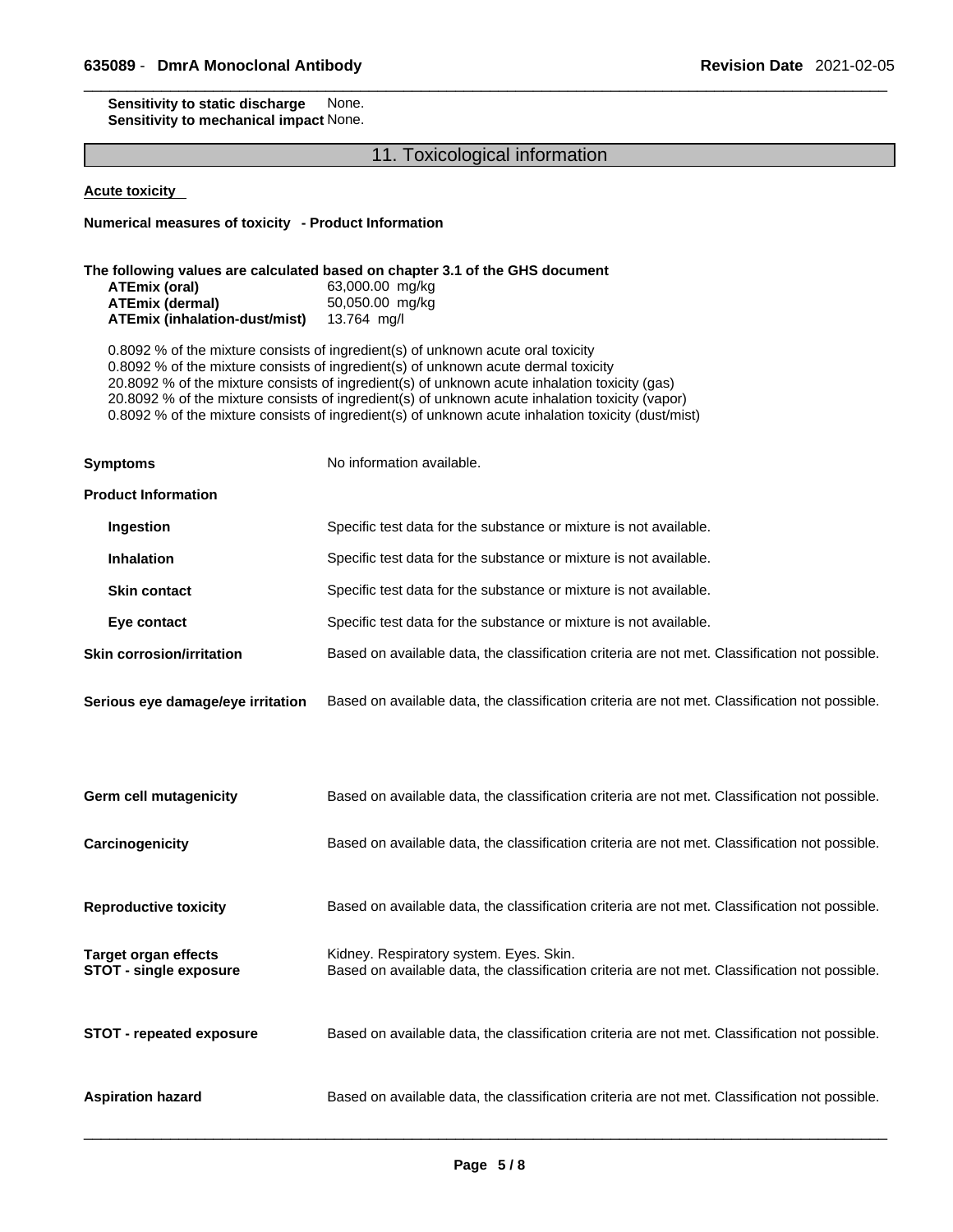| 12. Ecological information                                              |                                                                                                                             |  |
|-------------------------------------------------------------------------|-----------------------------------------------------------------------------------------------------------------------------|--|
| <b>Ecotoxicity</b>                                                      | Classification not possible. Based on available data, the classification criteria are not met.                              |  |
| Percentage for unknown<br>hazards                                       | 0.8092 % of the mixture consists of component(s) of unknown hazards to the aquatic<br>environment.                          |  |
| Persistence and degradability                                           | No information available.                                                                                                   |  |
| <b>Bioaccumulation</b>                                                  | There is no data for this product.                                                                                          |  |
| Hazardous to the ozone layer<br>Other adverse effects                   | Classification not possible. Based on available data, the classification criteria are not met.<br>No information available. |  |
|                                                                         | 13. Disposal considerations                                                                                                 |  |
| Waste from residues/unused<br>products                                  | Dispose of in accordance with local regulations. Dispose of waste in accordance with<br>environmental legislation.          |  |
| <b>Contaminated packaging</b>                                           | Do not reuse empty containers.                                                                                              |  |
|                                                                         | 14. Transport information                                                                                                   |  |
| <b>IMDG</b>                                                             | Not regulated                                                                                                               |  |
| <b>ADR</b>                                                              | Not regulated                                                                                                               |  |
| <b>IATA</b>                                                             | Not regulated                                                                                                               |  |
| Japan                                                                   | Not regulated                                                                                                               |  |
|                                                                         | 15. Regulatory information                                                                                                  |  |
| <b>National regulations</b>                                             |                                                                                                                             |  |
| <b>Pollutant Release and Transfer Registry (PRTR)</b><br>Not applicable |                                                                                                                             |  |

**Industrial Safety and Health Law** Not applicable **ISHL Notifiable Substances** Not applicable

**Poisonous and Deleterious Substances Control Law** Not applicable

**Fire Service Law:** Not applicable

**Act on the Evaluation of Chemical Substances and Regulation of Their Manufacture, etc. (CSCL)** Not applicable

**Act on Prevention of Marine Pollution and Maritime Disaster** Not applicable **Air Pollution Control Law**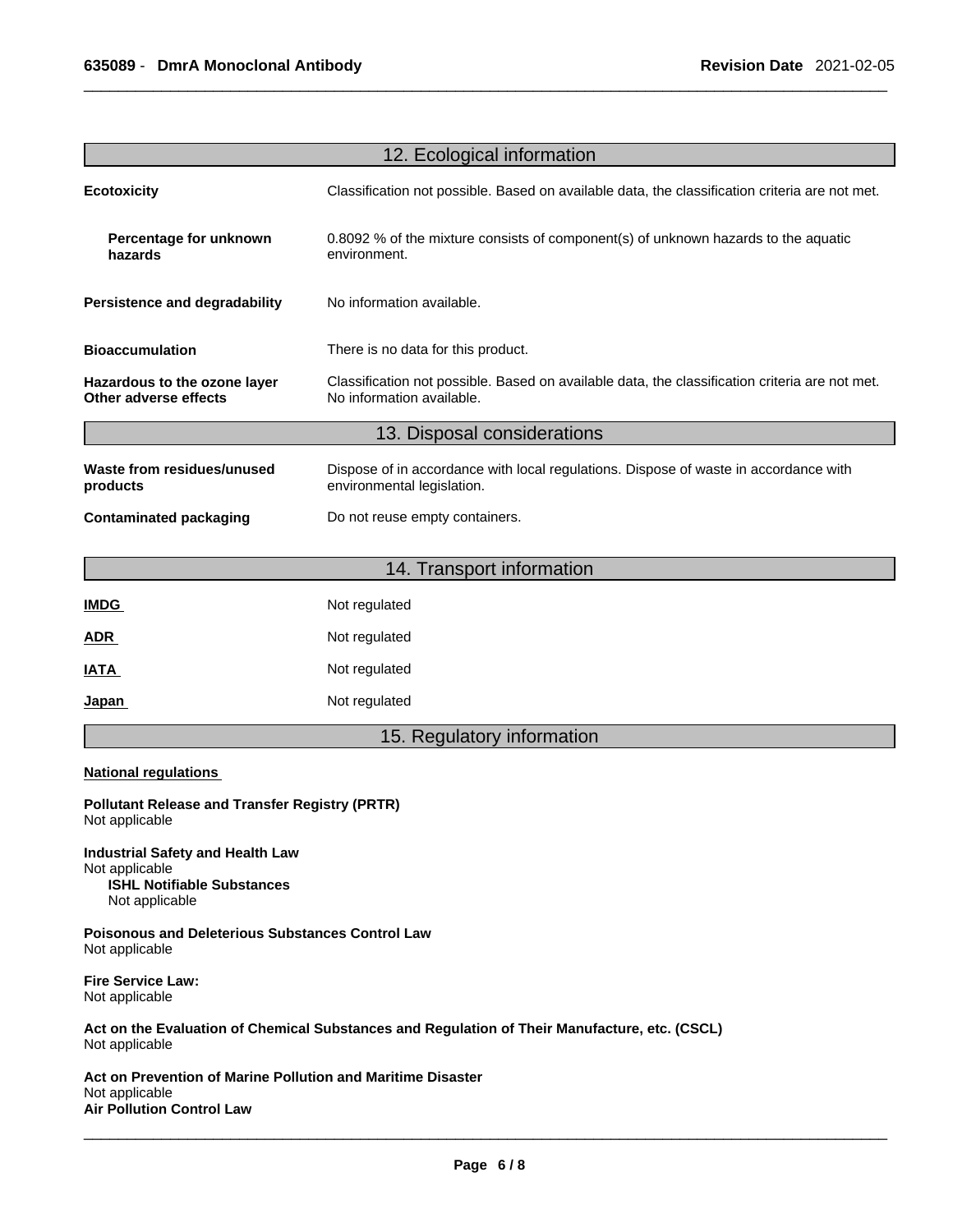Volatile organic compound per Air Pollution Control Law article 2, paragraph 4

#### **International Regulations**

#### **The Stockholm Convention on Persistent Organic Pollutants** Not applicable

**The Rotterdam Convention** Not applicable

**International Inventories IECSC** .

#### **Legend:**

**TSCA** - United States Toxic Substances Control Act Section 8(b) Inventory

**DSL/NDSL** - Canadian Domestic Substances List/Non-Domestic Substances List

 **EINECS/ELINCS** - European Inventory of Existing Chemical Substances/European List of Notified Chemical Substances

**ENCS** - Japan Existing and New Chemical Substances

**IECSC** - China Inventory of Existing Chemical Substances

**KECL** - Korean Existing and Evaluated Chemical Substances

**PICCS** - Philippines Inventory of Chemicals and Chemical Substances

**AICS** - Australian Inventory of Chemical Substances

# 16. Other information

**Revision Date** 2021-02-05

**Revision Note** No information available.

### **Key or legend to abbreviations and acronyms used in the safety data sheet**

|       | Legend Section 8: EXPOSURE CONTROLS/PERSONAL PROTECTION |         |                     |  |
|-------|---------------------------------------------------------|---------|---------------------|--|
| TWA   | Time weighted average                                   | Ceiling | Maximum limit value |  |
|       | Skin designation                                        |         | Sensitizers         |  |
| $***$ | Hazard Designation                                      |         |                     |  |

#### **Key literature references and sources for data used to compile the SDS**

Agency for Toxic Substances and Disease Registry (ATSDR) U.S. Environmental Protection Agency ChemView Database European Chemicals Agency European Food Safety Authority (EFSA) EPA (Environmental Protection Agency) Acute Exposure Guideline Level(s) (AEGL(s)) U.S. Environmental Protection Agency Federal Insecticide, Fungicide, and Rodenticide Act U.S. Environmental Protection Agency High Production Volume Chemicals Food Research Journal Hazardous Substance Database International Uniform Chemical Information Database (IUCLID) Japan GHS Classification Australia National Industrial Chemicals Notification and Assessment Scheme (NICNAS) NIOSH (National Institute for Occupational Safety and Health) National Library of Medicine's ChemID Plus (NLM CIP) National Library of Medicine's PubMed database (NLM PUBMED) National Toxicology Program (NTP) New Zealand's Chemical Classification and Information Database (CCID) Organization for Economic Co-operation and Development Environment, Health, and Safety Publications Organization for Economic Co-operation and Development High Production Volume Chemicals Program Organization for Economic Co-operation and Development Screening Information Data Set World Health Organization

### **Disclaimer**

This SDS complies with the requirements of JIS Z 7253:2019 (Japan). The information provided in this Safety Data Sheet is correct to the best of our knowledge, information and belief at the date of its publication. The information given is designed only as a guidance for safe handling, use, processing, storage, transportation, disposal and release and is not to be considered a warranty or quality specification. The information relates only to the specific material designated and may not be valid for such material used in combination with any other materials or in any process, unless specified in the text.